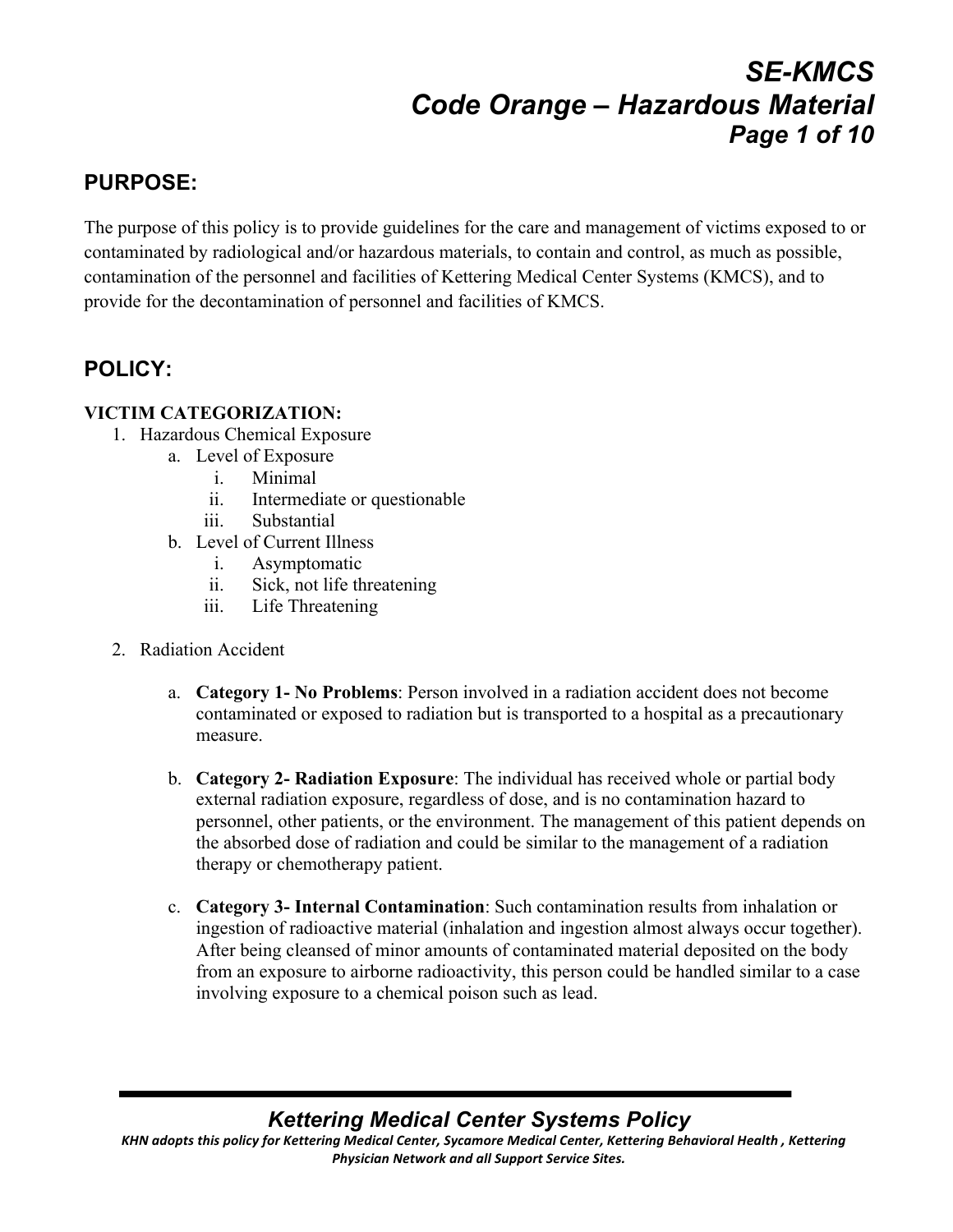# *SE-KMCS Code Orange – Hazardous Material Page 2 of 10*

- d. **Category 4 External Contamination:** External contamination of the body surface and/or clothing by radioactive material, presents problems similar to cases of vermin infestation. Isolation and decontamination techniques to protect other patients and the hospital environment must be employed in order to confine and control any potential hazard.
- e. **Category 5 Internal and External Contamination**: Treat as listed for Category 3 & 4
- 3. Stable/Unstable
	- a. Stable- Airway, breathing, circulation intact and expected to remain stable throughout the decontamination procedure.
	- b. Unstable-Medically and/or traumatically injured, airway, breathing and circulation is being compromised or expectation of problems with patient during contamination process.
- 4. Emergency Medical Services (EMS)/Ambulatory victims
	- a. EMS- Patient is transported to the hospital by EMS, and radio or telephone communications have occurred prior to transport. If so instruct ambulance personnel to wrap the patient in a sheet.
		- i. EMS will need to be notified if using Emergency Department (ED) decontamination room only or during large scale: Decontamination (Decon) tent is being utilized.
		- ii. Direct EMS to bring all unstable patients to ED decon room and stable patients to either ED decon room or Decon tent area.
		- iii. EMS personnel are responsible for the decontamination of themselves, their vehicle, and their cot. If radioactive material is present, the Radiation Safety Officer (RSO) will oversee the decontamination. The RSO must survey the EMS personnel and their vehicle, and is responsible to authorize their release. They must not be released until completely decontaminated.
	- b. Ambulatory
		- i. Patient presents to the Emergency Department (ED) for treatment.
		- ii. If the patient presents, triage nurse or registration clerk will call and alert charge nurse, then triage or registration will cocoon the patient, place them in a wheelchair and take the patient outside of the ED and to the outside entrance to ED decon room. (After doing this, clarify whether or not triage or registration staff need to be decontaminated prior to going back to your position.)
		- iii. Consider exposure of others in immediate vicinity or waiting room contamination until told otherwise.

## *Kettering Medical Center Systems Policy*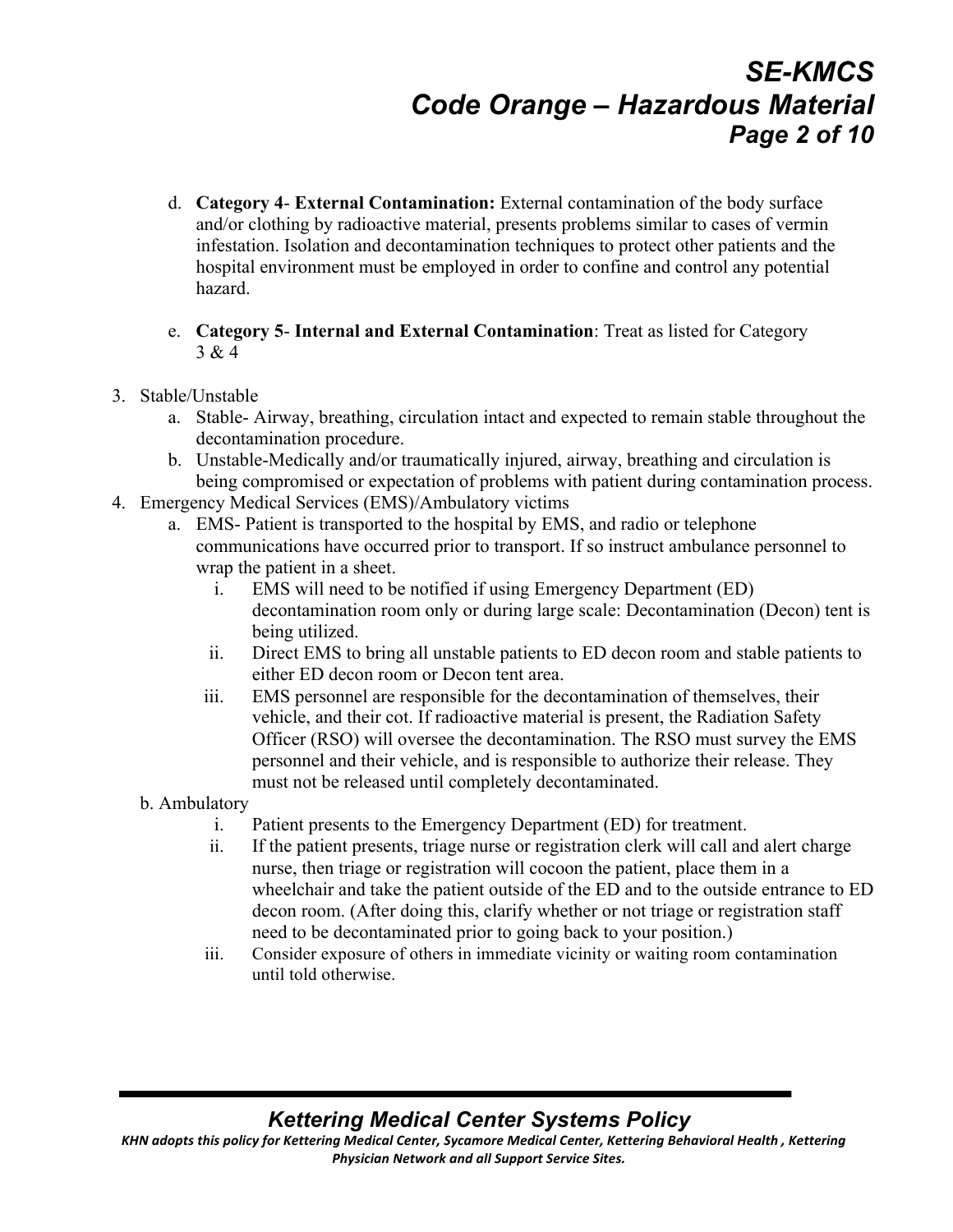# *SE-KMCS Code Orange – Hazardous Material Page 3 of 10*

#### *CODE ORANGE RESPONSIBILITIES*

#### **Emergency Department (ED):**

Ascertain the following information upon notification that a patient(s) with a hazardous chemical contamination will arrive in the ED.

- 1. Obtain chemical name, Safety Data Sheet (SDS) information. Make several copies of SDS sheets so that the only copy does not go into the Decontamination (Decon) Zone.
- 2. Type of chemical or radiation exposure: inhalation, ingestion, skin contact.
- 3. The number of persons exposed, number coming to the hospital.
- 4. Amount of hazardous chemical.
- 5. Categorization; condition of patient.
- 6. Staff person receiving information and/or patient will immediately notify the ED physician, giving them the above information.
- 7. ED physician will determine type of emergency present and will contact the Safety Officer, or the Radiation Safety Officer (RSO) (In the event of a radiation exposure/contamination).
- 8. Pregnant and/or immunocompromised staff is not to care for the patient.
- 9. Prepare ED decon room for decontamination patients (to be used for all unstable and stable patients and until decon tent is set up if required.)
- 10. ED staff will secure the ED decontamination cart from the lower level storage room

#### **Activation and Notification of Code Orange:**

- 1. ED physician, in consultation with the ED Director or designee, Safety Officer and /or RSO will determine if the Code Orange and/or Decon team will be activated.
- 2. Dial **11111** and request PBX announce three (3) times over the hospital paging system, "Attention All Employees, Code Orange is now in Effect. All Decon Team Members report to the Emergency Department". Request PBX notify the Administrator on call.
- 3. In the event of Code Orange activation, Facility Lock down may be considered to protect the hospital and staff. (See Addendum)

#### **Security/Environmental Services/Maintenance:**

- 1. Facility Lock down may be considered to protect the hospital and staff. (See Addendum)
- 2. Control access into and out of the hospital, including the decontamination area.
- 3. Contact Kettering, Moraine, Miamisburg or Franklin Police Department for additional manpower to assist with security and traffic control.
- 4. If needed, assist with Decon tent set up.

## *Kettering Medical Center Systems Policy*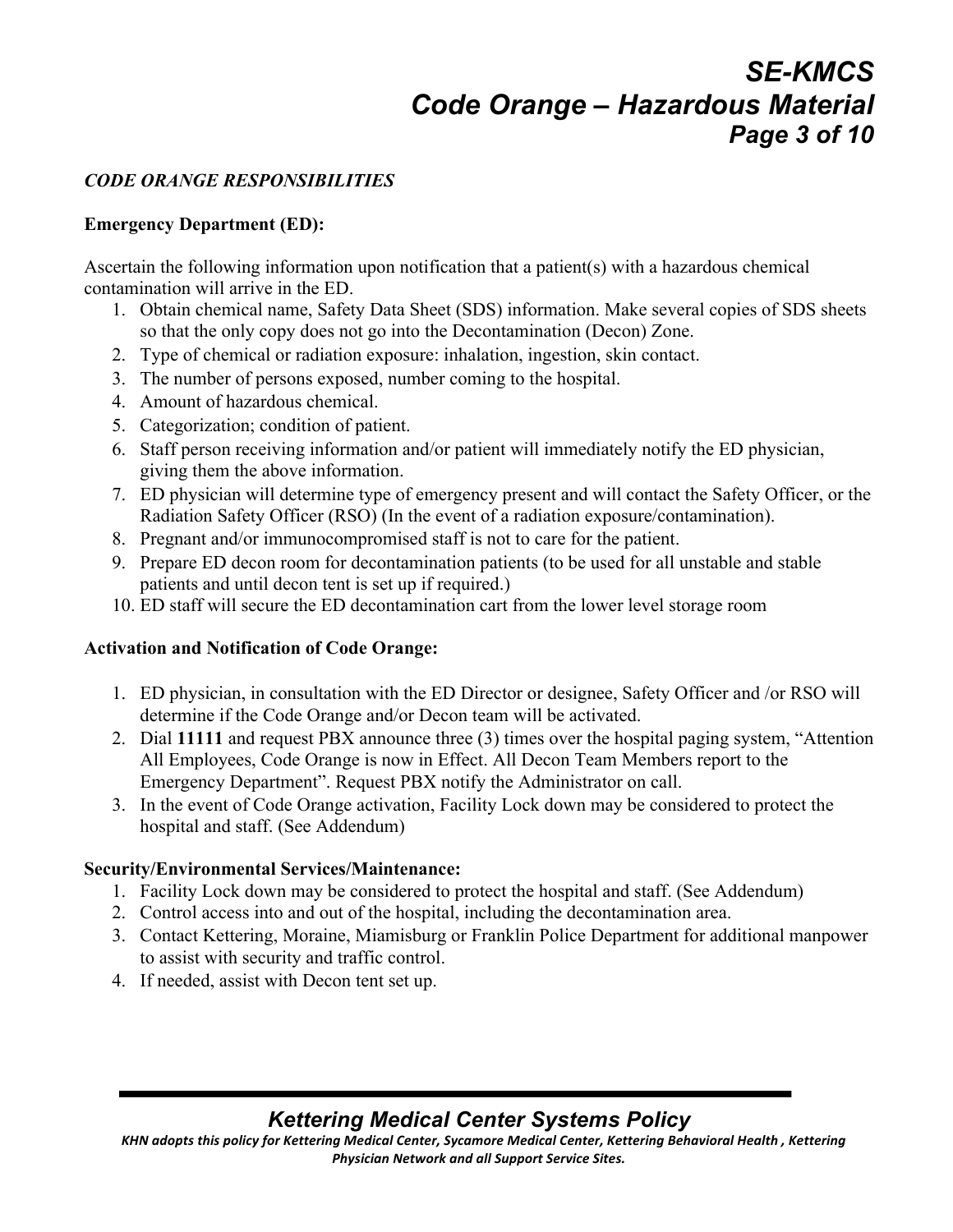# *SE-KMCS Code Orange – Hazardous Material Page 4 of 10*

#### **Director, Environmental Services:**

- 1. Coordinate with local EPA and Health Department for appropriate clean-up.
- 2. Work in conjunction with ED physician, Safety Officer, RSO, and the Administrator on-call to determine safety in terminating Code Orange.

#### **Decontamination Preparation:**

- 1. Treatment Area Options:
	- a. Decision is made between the ED physician and the ED charge nurse.
	- b. ED decon room needs to be used for all unstable patients and can be used for a limited number of stable patients.
	- c. Decon tent needs to be used for large volumes or an expected increased number of patients arriving.
	- d. Decon supplies are kept in the lower level storage room
- 2. Triage Areas Set Up:
	- a. All visitors/stable patients will be removed from ED to prevent contamination.
	- b. If Decon tent is deployed, set up triage area by ED ambulatory entrance only if available staff. If no available staff, lock down ambulatory entrance and direct patients to decon tent.
	- c. Use Ambulance doorway only for non-contaminated patients. Post signs on doors to direct EMS contaminated patients to ED decon room.
	- d. Set up triage area outside ED decon room to receive contaminated patients.
- 3. Treatment Area: Decon Tent: located in the lower level storage room
	- a. Decon Zone (Gross Decontamination) Decon tent.
		- i. Decon tent will be set up outside of the ED in your designated area.
		- ii. Decon Supplies are located in the lower level storage room
		- iii. Decon Team will set up the Decon tent and supplies that are appropriate for the patient's condition. PPE will be utilized that are appropriate for hazard involved.
		- iv. Set up cones to assist with traffic flow.
		- v. Ambulatory and stable patients will enter the Decon tent for gross decontamination.

### *Kettering Medical Center Systems Policy*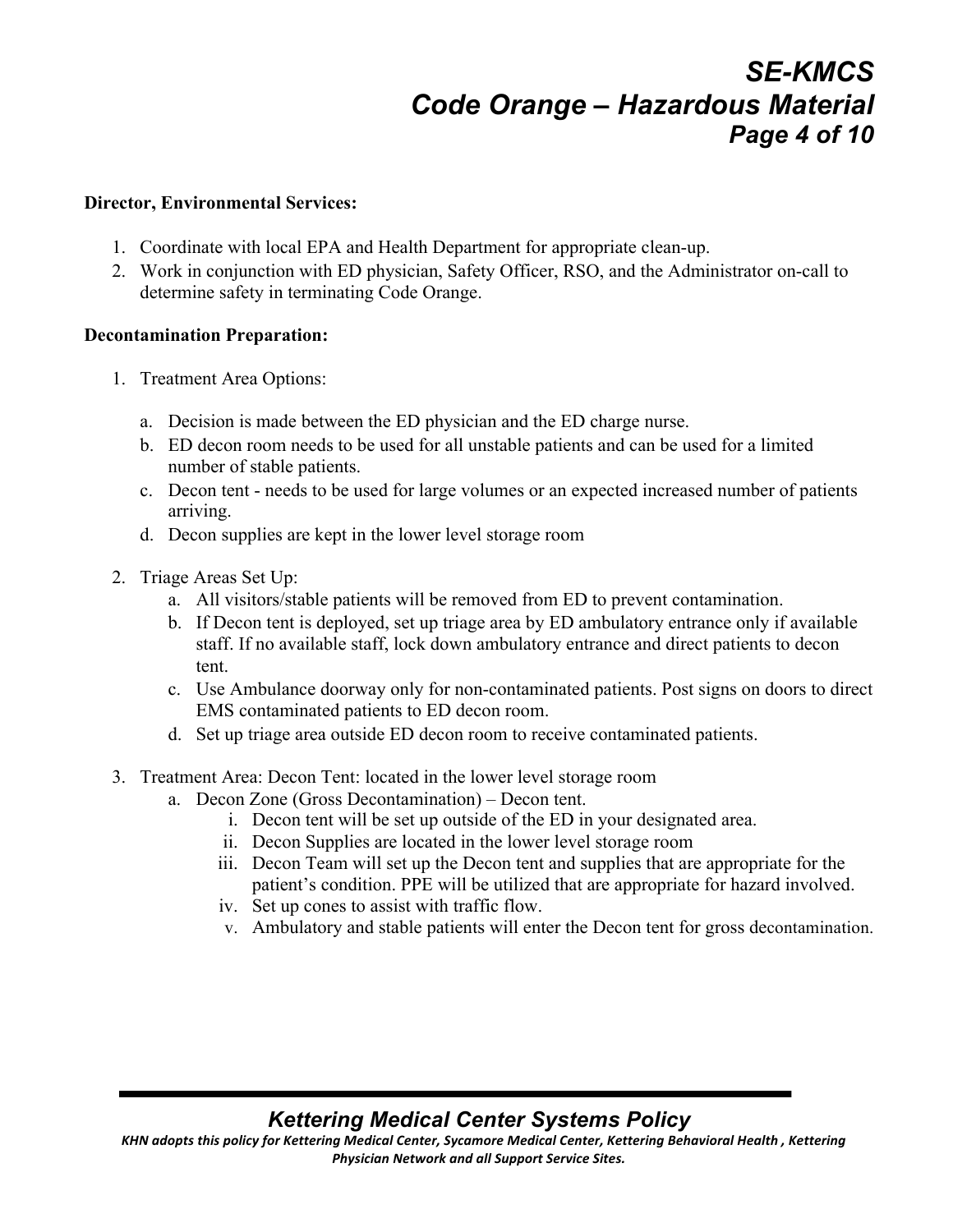# *SE-KMCS Code Orange – Hazardous Material Page 5 of 10*

- vi. If during decon, a patient becomes unstable, move them to ED decon room.
- vii. Direct post-Decon patients to post-Decon area.
- b. Post-Decon Zone
	- i. Level D PPE should be considered in this area.
	- ii. Ambulatory patients will only be brought into the ED ambulatory entrance after decontamination if triage is set up there.
	- iii. Triage personnel at ambulatory doors will be initiating the disaster tags.
	- iv. If at any time, post-decon patients become unstable, move them to the ED decon room.
	- v. If large a number of patients are expected, consider opening secondary treatment area for post-decon patients to be seen by physician/treatment team.
	- vi. Staff not involved with the decontaminated process will care for patients in the post-decon zone.
- 4. Treatment Area: ED Decon Room
	- a. Decon zone (Gross Decontamination)
		- i. Secure ED decon cart in lower level storage room
		- ii. ED staff or Decon team will set up ED decon room
		- iii. PPE appropriate for hazard involved will be used.
		- iv. Remove all unstable patients from ED decon room hallway. Facilitate admissions or patient through put.
		- v. Use the ED decon room for all unstable patients and for minimal number of known contaminated patients coming to ED.
		- vi. The ED physician will don protective clothing as deemed necessary for known exposure.
		- vii. Direct post-decon patients to post-decon area.
	- b. Post-Decon Zone
		- i. Level D PPE should be considered in this area.
		- ii. Ambulatory patients may be directed to the waiting room after they are decontaminated.
		- iii. Disaster tags will be initiated on unstable patients and be placed on ED cart and continue treatment.
		- iv. If patient expires during decon process, place the body outside of the ED and secure the area.

### *Kettering Medical Center Systems Policy*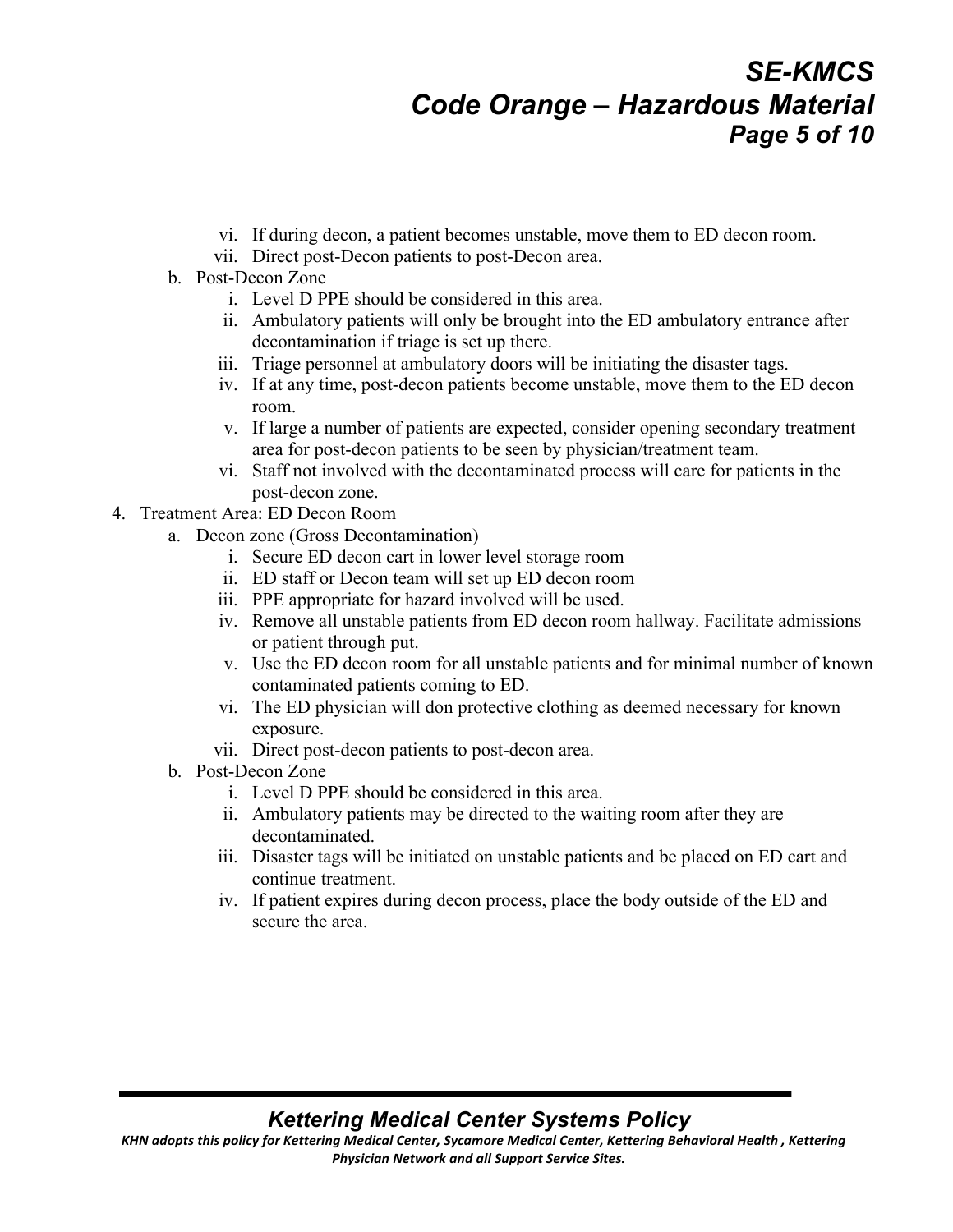# *SE-KMCS Code Orange – Hazardous Material Page 6 of 10*

- 5. Termination of Decontamination Procedure: Removal of patient from decontamination area to clean area.
	- a. Plastic should be placed on the ground covering the path for the staff and patient to use when exiting the clean area of the decontamination area.
	- b. A clean stretcher or wheelchair will be brought to the area by an individual who has not been involved with the decontamination process. The patient will then be brought to the treatment area for definitive care.
	- c. The ED charge nurse will ensure that no one who has not been decontaminated, leaves the decon area.
- 6. Staff Preparation
	- a. Take staff vital signs pre- and post-decontamination and record.
	- b. For **RADIATION INCIDENTS,** the team will wear:
		- i. Full surgical dress, scrub tops, pants, cap and mask, surgical gown, shoe covers and gloves.
		- ii. Pant cuffs taped inside shoe covers and sleeves taped inside gloves.
		- iii. Additional gloves will be worn but not taped. These gloves should be changed often to prevent cross contamination.
		- iv. Respiratory equipment may also be desirable depending on the chemical properties of the contaminating substance.
	- c. For **CHEMICAL EXPOSURE INCIDENTS** the team will wear:
		- i. A scrub suit, shoe covers, Tyvek suit, one pair of silver gloves taped to sleeves.
		- ii. Chemical resistant gloves taped to tyvek suit.
		- iii. Multiple layers of surgical gloves that can be changed whenever required.
		- iv. Chemical resistant goggles.
		- v. Latex boots taped to coveralls.
		- vi. Respiratory protection.
		- vii. Cooling vest.
		- viii. Additional protective clothing may be required. Consult with local HazMat Team.
	- d. Limited personnel will put on protective clothing and enter the decontamination area. Have relief personnel ready for assignment to the decon area as needed. Inform staff to alert the ED charge nurse if they need relief.
	- e. All decontamination personnel will have their name and time protective gear was donned, written on a piece of 2" masking tape and placed on the back of their protective clothing for easier communication.
	- f. Pregnant and immuno-compromised personnel should not care for contaminated patients.

## *Kettering Medical Center Systems Policy*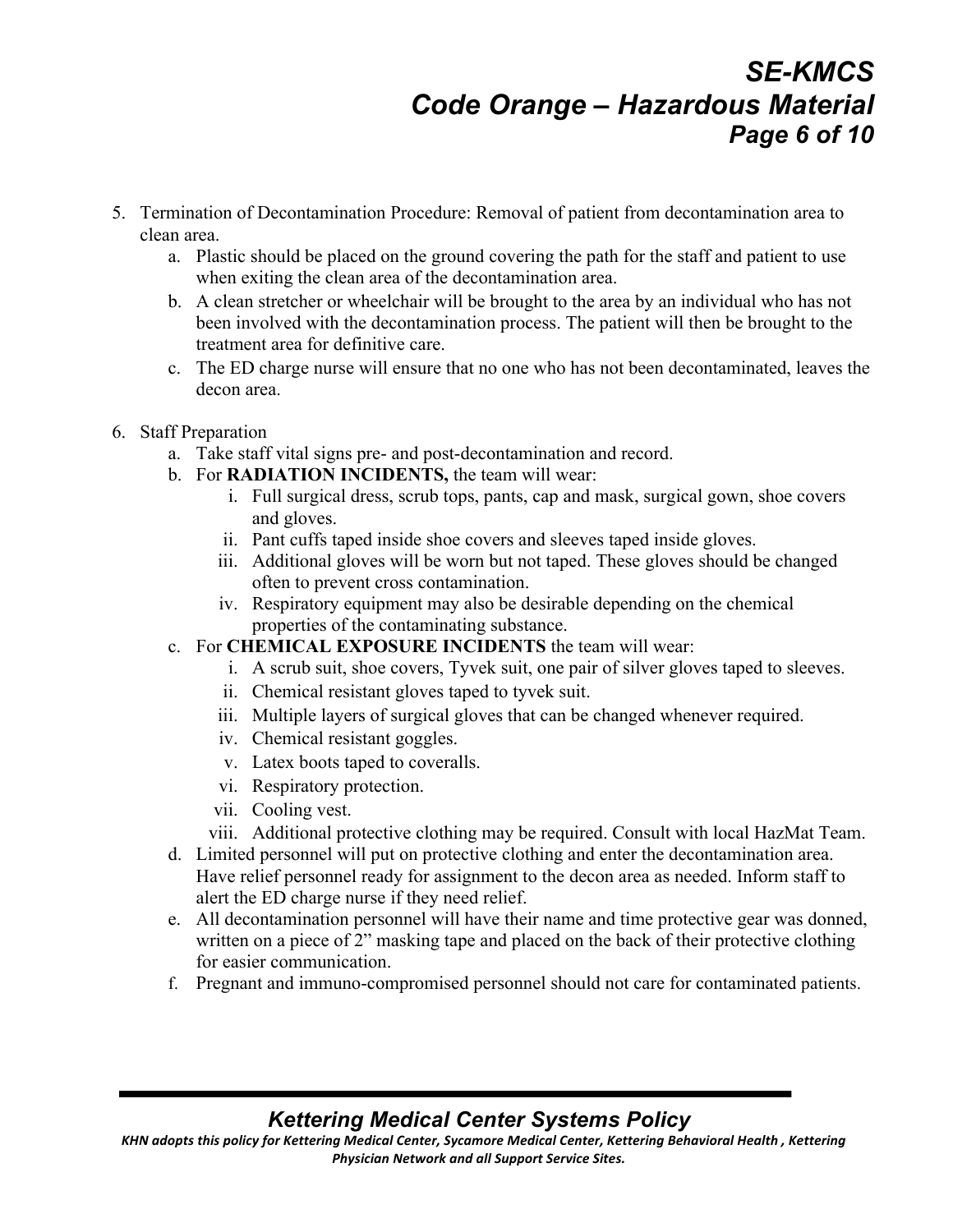# *SE-KMCS Code Orange – Hazardous Material Page 7 of 10*

### **DECONTAMINATION PROCEDURES**

### **Radiation Exposure/Contamination:**

- 1. The ED staff person will complete a primary survey of the patient.
- 2. UNDRESS THE PATIENT COMPLETELY. Clothing will be removed and placed in sealed plastic bags/containers and marked as contaminated. If the chemical is known, mark that also on the container. Valuables should be bagged and sealed in a separate container from clothing.
- 3. The RSO or designee will check the patient for radiation contamination by:
	- a. Surveying the skin, body fluids, and secretions with a Survey Meter.
	- b. Record findings
	- c. Using cotton swabs and test tubes, collect pre-decontamination samples from the contaminated areas on the body.
	- d. Body areas to be decontaminated will be identified by the RSO's survey of the body.
- 4. Radioactive contaminated objects should be labeled and placed in a radioactive waste container that clearly displays a label "CAUTION RADIOACTIVE- DO NOT DISCARD".
- 5. Bags of radioactive material will be sealed and left in the decon area. The RSO will monitor and/or dispose of.
- 6. ED Staff will be responsible for irrigation/decontamination of wounds
	- a. Open wounds are decontaminated first, using copious amounts of normal saline. All of the run-off liquid/contaminated material should be collected for analysis.
	- b. Wounds are to be covered with a waterproof dressing and plastic.
- 7. The ED physician and the RSO will determine additional areas to be decontaminated by looking at the type of exposure, and information from the local HazMat Team.
- 8. All contaminated material is to be stored in a plastic drum with a tight-fitting lid. This material must be monitored and under the control of the RSO until disposal.
- 9. The patient's body waste (urine and feces) must be collected and saved so that the amount of radiation dose received can be analyzed so therapy can be administered. The length of the collection time will be determined by the RSO, the minimum length of time is 24 hours. All samples must be labeled as radioactive and sent to Nuclear Medicine.
- 10. Re-survey as liquid and contaminated items are removed from the room.
- 11. When the survey readings are as low as possible, and after decontamination process, the patient will be deemed ready for ED treatment.
	- a. RSO will determine if treatment is necessary.
	- b. A new stretcher will be brought to the clean area.
	- c. A new team should be wearing protective clothing- gowns, gloves, head covering and shoe protection.
	- d. The cart is checked for contamination as it leaves the area (especially the wheels of the cart)

## *Kettering Medical Center Systems Policy*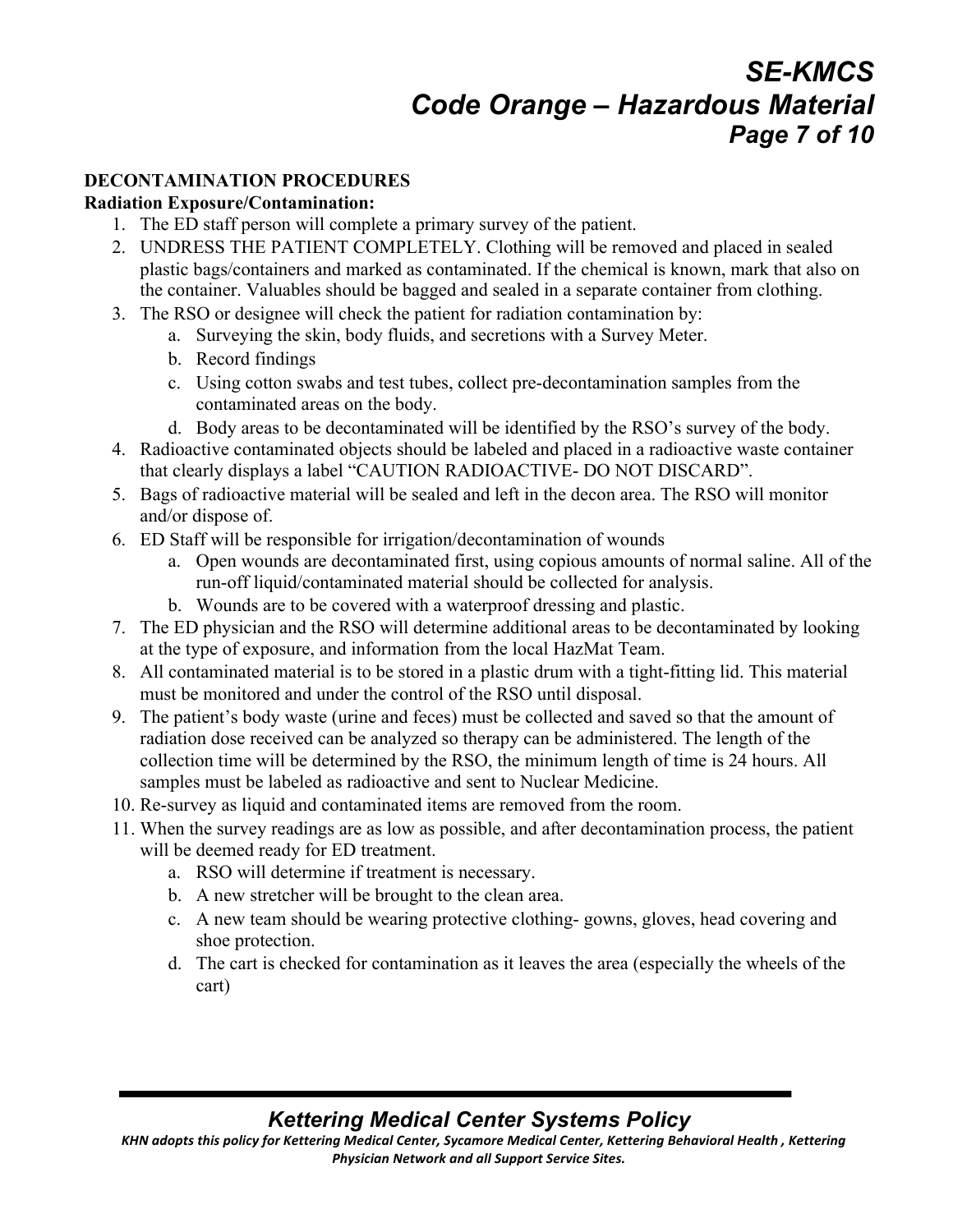# *SE-KMCS Code Orange – Hazardous Material Page 8 of 10*

### **Chemical Exposure:**

#### **Decontamination Team will**:

- 1. Obtain multiple copies of the SDS. A copy will be handed into the decon area.
- 2. Assess the victim's condition as well as the degree of contamination.
- 3. Perform initial patient survey, stabilization, and contamination reduction procedures simultaneously. Work on both sides of the stretcher. Do not reach over the patient past midline. Cut away and remove all suspected contaminated clothing with minimal agitation and roll away from the body, including jewelry and watches. Dip scissors in soapy water at each joint, if available.
- 4. Bag clothing separately from jewelry and other valuables. Double bag and seal, marking patient's name on the outside container with date, time and chemical, if known. Remove from room.
- 5. Brush away or wipe off any contamination and remove from room.
- 6. Protect any open wounds from contamination by covering with plastic wrap.
- 7. Make every effort to avoid possible contamination with chemical.

**Effective Decontamination**: Ensuring the patient is as clean as possible. This means that the contamination has been reduced to a level that is no longer a threat to the patient or the responder.

- 1. Begin at the head and proceed downward with attention to eyes, ears, nose and open wounds.
- 2. Gently wash with a spray of room temperature water, with a sponge using mild soap. No abrasives.
- 3. Wounds should be irrigated with copious amounts of normal saline.
- 4. Deep debridement and excision should only be performed when particles or pieces of material have been embedded in tissues.
- 5. Decontamination of eyes should be from medial to lateral. DO NOT USE A GLUCOSE SOLUTION which causes vasodilation and abrasion.
- 6. Attempt to contain and recover all run-off.

### **Decontamination of the Decon Team:**

- 1. If protective clothing is contaminated, it must be disposed of or decontaminated. Specific types of decontamination will depend on type of chemical.
- 2. Personnel should remove protective clothing in the following sequence:
	- a. Remove outer gloves, turning them inside out as they are removed.
	- b. Remove tape securing gloves to suit.
	- c. Remove suit turning it inside out and avoid shaking.
	- d. Remove plastic shoe cover from one foot and step over "Clean Line".
	- e. Remove the other shoe cover and put that foot over the line.
	- f. Remove mask.
	- g. Place mask in a plastic bag and hand over the clean line and place in a second bag held by another member of the staff.

## *Kettering Medical Center Systems Policy*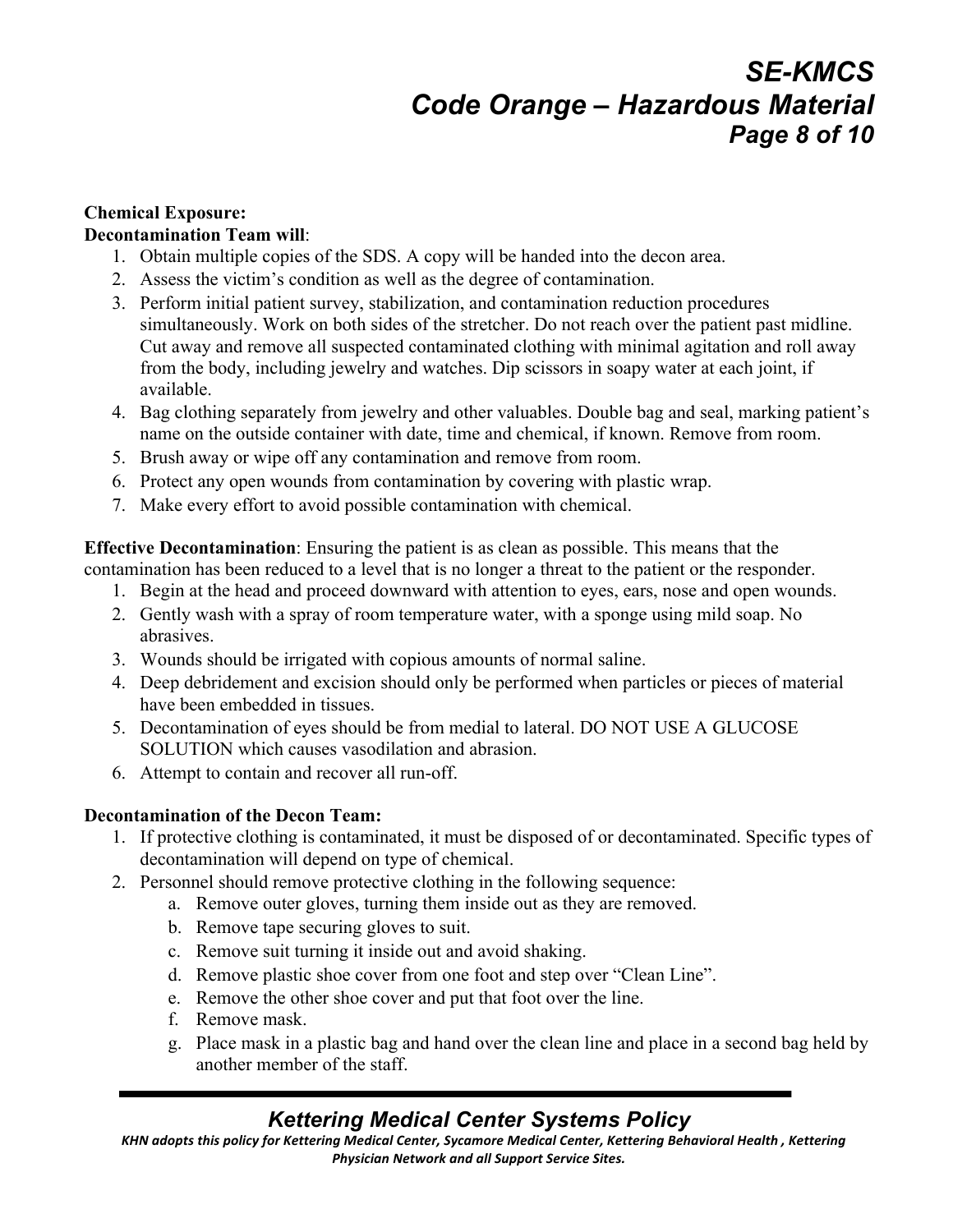# *SE-KMCS Code Orange – Hazardous Material Page 9 of 10*

- h. Send mask for decontamination.
- i. Remove inner gloves and discard in drum inside dirty area.
- j. Close off dirty area until level of contamination is established and the area is properly cleaned.
- 3. Personnel should then move to the shower area, remove scrubs, place in a plastic bag, double bagged and labeled.
- 4. Shower and redress and be relieved of decon duty.
- 5. Recheck vital signs.
- 6. For radiation incidents, all personnel must be monitored with radiation survey equipment prior to leaving the decon area.

#### **Clean-up of the Decontamination Room/Area:**

Dayton Regional HazMat will provide agency information for clean-up.

- 1. Decon area will be secured until clean-up can be done.
- 2. HazMat Coordinator, RSO and the incident commander will determine the type of decontamination needed to clean the area based on the chemicals involved.
- 3. The Administrator on-call will arrange for this clean-up and in conjunction with the Safety Officer and/or RSO determine when a partial or complete termination of Code Orange can be called.
- 4. If a radiation incident, the Code Orange can only be terminated by the RSO or their designee.
- 5. If a radiation incident, signs must be affixed to all outside doors and remain in place until there is a complete termination of Code Orange.

#### **Termination of Code Orange:**

Partial: Decontamination area will be secured and not entered until cleaning has been done. The ambulance entrance may remain closed and all traffic continues to be redirected during the decontamination process.

**Complete**: Traffic control will return to pre-decontamination procedures. The hospital will remain in Code Orange until the Administrator On-call, in conjunction with the Safety Officer and RSO have determined that the emergency no longer exists.

## *Kettering Medical Center Systems Policy*